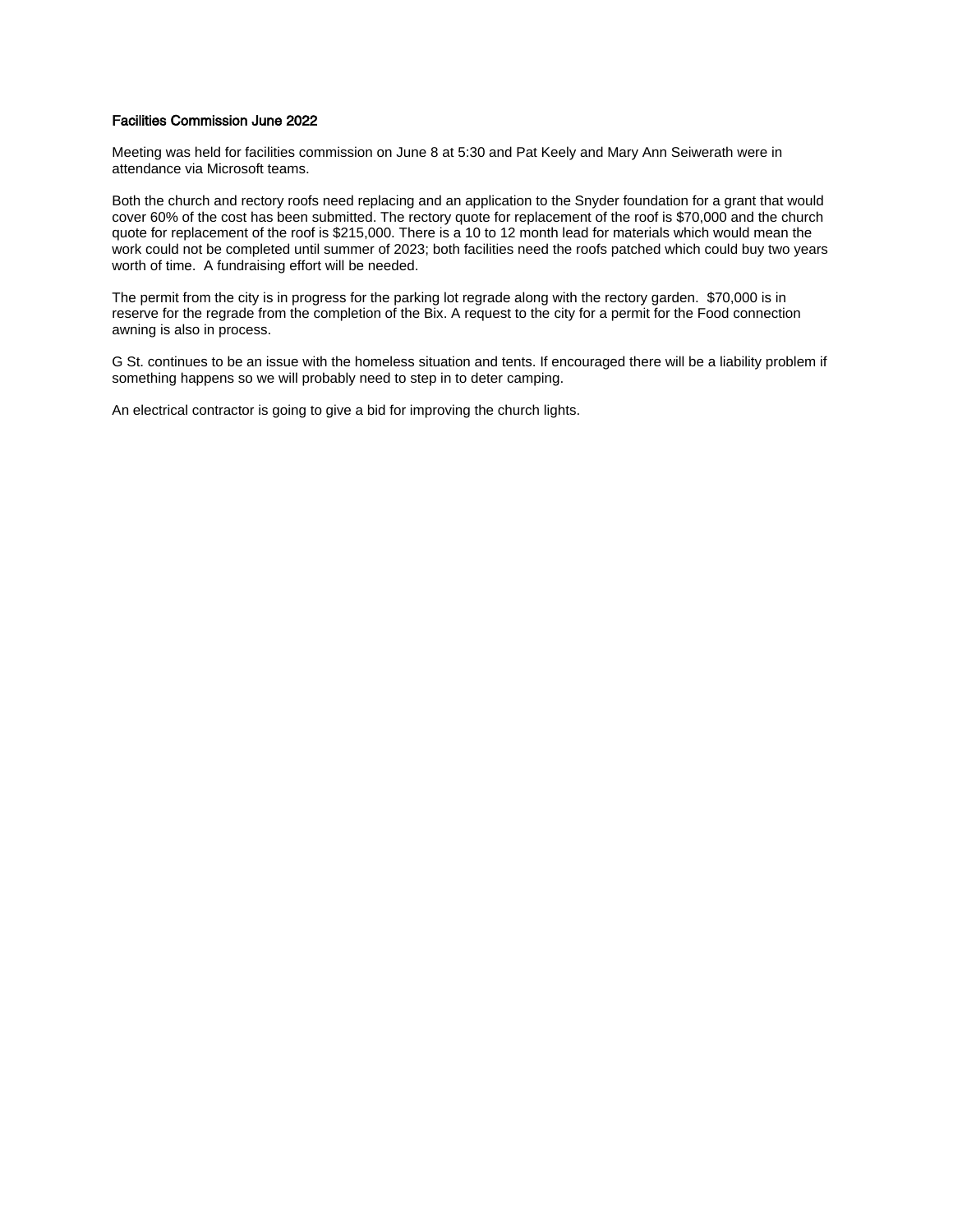### Faith Formation Commission Notes: June 6, 2022

#### \*Due to Covid this meeting took place via video conference

Present: Jerry Waterhouse, Lunette Birrenkott, Mike Maggart, Cass Hartnett, Mary Gorman, Allison Drago, Tom O'Loughlin

The meeting opened with a prayer led by Jerry from *Becoming Wholehearted*.

Minutes from May were reviewed and approved.

- 1. Staffing Additions in Faith Formation Update. A Faith Formation part-time position has been posted. Adriana has applied for it. June 13th is the next Faith Formation planning meeting with Father Elias, Sister Chris, Adriana, Heather, and Tom.
- 2. The rescheduled First Communion & Kristen send-off is Sunday, June 12th.

Allison will email Father Elias about the snacks that will be provided at the celebration following mass. Mary will help with coffee. Parents have donated money for cupcakes and a gift for Kristen. Thank you cards can be made by the kids. One of the youth (Allison's daughter did a great job!) will invite parishioners to the celebration during announcements.

### 3. Book Discussion Review

Abraham: A Journey to the Heart of Three Faiths by Bruce Feiler Parishioners were invited to join the book discussions at the Bix on May 12, 19, and 26, 7:00 - 8:00 PM. Cass welcomed participants, read some key passages, and invited small groups to begin with questions from the book. 24 people attended the first gathering, 13 the second, and 16 the third. Some people asked if there were plans to have another book discussion. The discussions were a very good way to re-engage people from a Covid-zoomisolation period.

The passages read by Cass and the questions used were a nice start, then groups let God take the reins. The open discussions were very Ignatius. The Men's group suspended their planned book discussion to join ours. We could do something similar in the fall and/or post-Easter. We need to be reconnected as a faith community. Maybe we could do two books, maybe a movie night. A powerful but heavy movie about monks killed in Algeria, Of Gods and Men An anti-war documentary, *Grounds for Resistance* Mary mentioned a resource for movies about faith - *Finding God in the Dark:*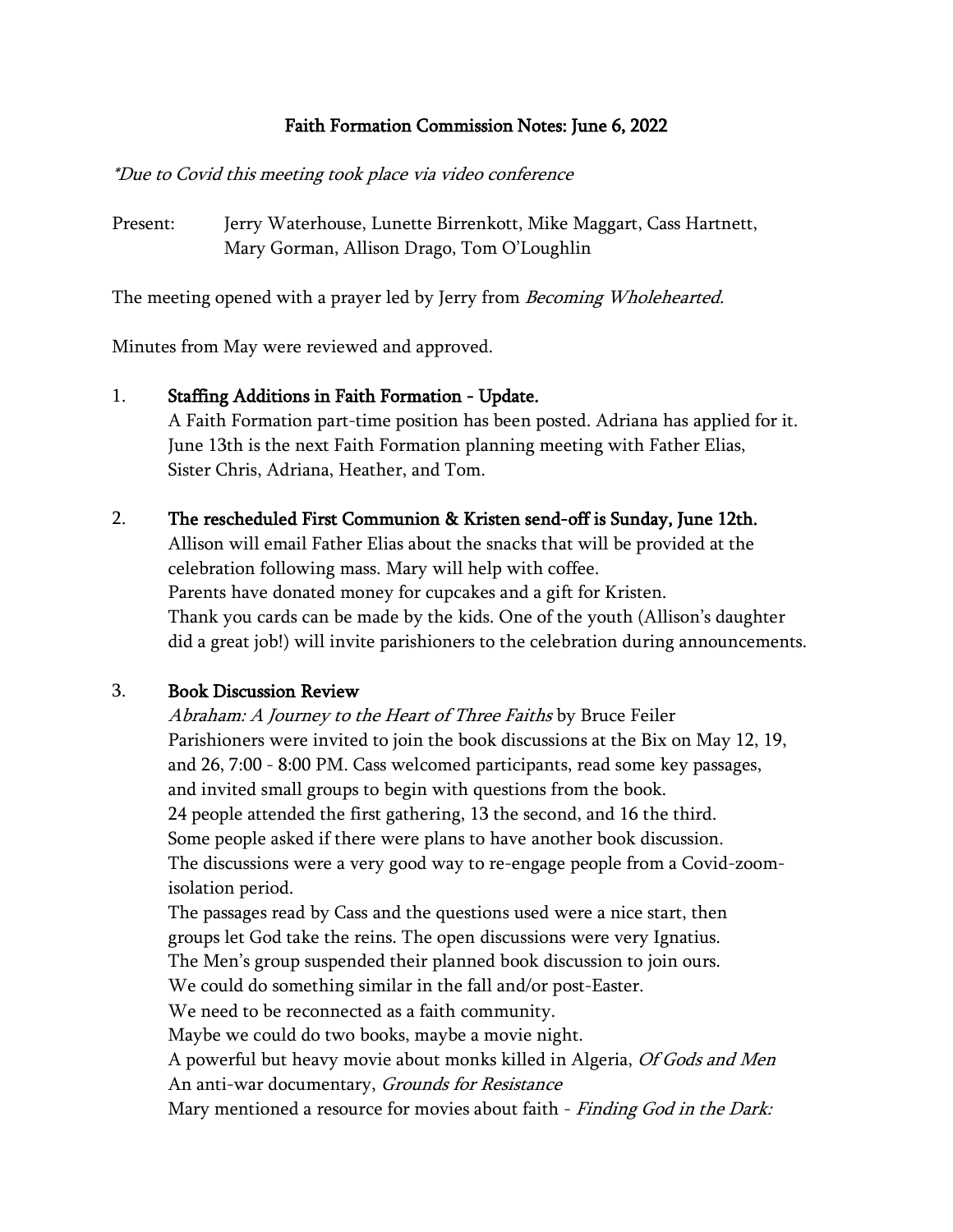Taking the Spiritual Exercises of St. Ignatius to the Movies Maybe an annual theme could focus our year (maybe this could be a parishwide theme from the Pastoral Council and parish staff) Movie format possibilities: The Grand and Blue Mouse can be rented inexpensively to show movies, even DVDs, for groups. Faith-based movies can also be fun, like a singalong to *Sister Act* 

## 4. Parish Mission

The Pastoral Council has agreed on three simple goals based on Town Hall feedback. The goals will focus on building parish community, stewardship, and liturgy. Mary has a calendar of ideas (Mary is the leader of SEEL in Tacoma):

- Faith formation opportunities placed on a parish calendar
- What can I do? How do I engage in the real world? What's your grace?
- Connect liturgy with St. Ignatius to strengthen our Jesuit parish identity
- LBGQT+ Advent Program
- January Examen as a precursor to Lent (Father Elias showed something from a parish in Sacramento, something multi-level)
- February Lenten Sharing Groups
- March Contemplation: Using our imaginations in prayer
- April Book Club
- September Focus on Family

Other ideas discussed: Plan ecumenical, children, teen activities. Interfaith activities at Thanksgiving (November) and the Week of Christian Unity (January). Intergenerational activities about faith. We will need other people to help coordinate the activities; we just can't rely on commission members. Mary: "The time is *now*."

### 5. Reports

Invite new members to be part of the commission… ask for suggestions.

| LGBTQ+ | 20 people showed at the potluck after the 5 PM Saturday Mass. |
|--------|---------------------------------------------------------------|
|        | People liked gathering, especially after the Saturday Mass.   |
|        | Plateau Pride on Sunday. Some will go. Tacoma Pride in July.  |

OCIA The Initiation Ministry Team at St. Leo's. Jerry said he wants ten people on the team. Mike has agreed to join the team. We need an RCIA book of the gospels, maybe an RCIA stand. We want to do all the rites this year. Let the parish know they're catechists too. Pray the Book of the Elect as a parish.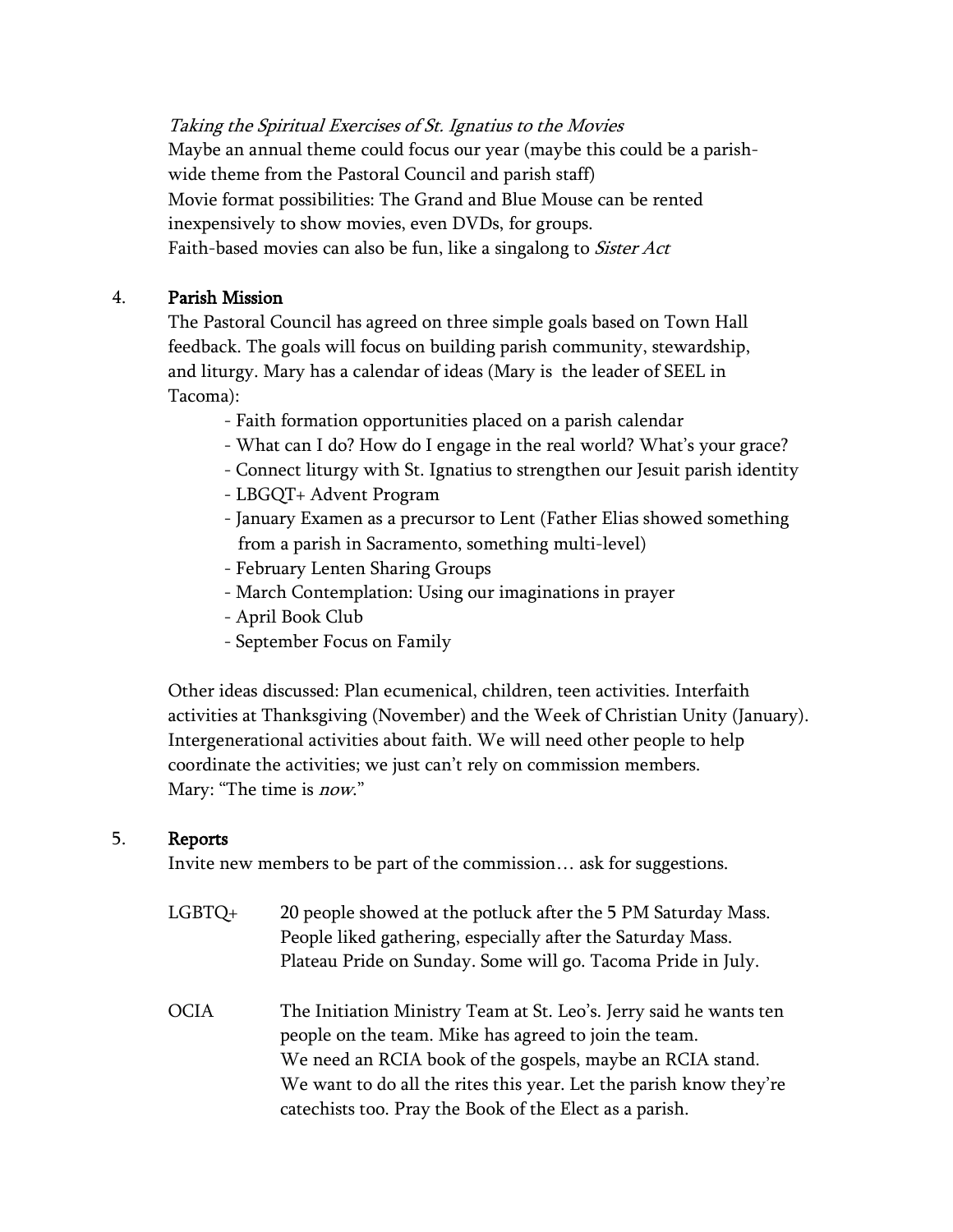|                  | 13 people have expressed interest in joining the process.                                                      |
|------------------|----------------------------------------------------------------------------------------------------------------|
|                  | Invite member of the Commission to join the team. There will be                                                |
|                  | two meetings a month. We prep the catechumen "what's next" all                                                 |
|                  | the time. It will be an exciting year. Jerry wants to increase the                                             |
|                  | team from 43 to 75 members. Most sessions next year will be live.                                              |
| Pastoral Council | Mike attached Pastoral Council Minutes for members to<br>read. Thank you, Mike, for being the link between our |
|                  | Commission and the Pastoral Council.                                                                           |
| Next Meetings:   | If anyone can meet to discuss Mary's ideas and Commission Goals<br>on June 20th, 6 PM, great.                  |
|                  | Meet August 29th, 6 PM, and September 12th, 6 PM                                                               |
|                  | Jerry and Cass will continue as co-chairs for another year<br>(standing ovation!).                             |

Cass closed the meeting with a Lao Tau Prayer on Rulers ("A best ruler is so relaxed, he/she hardly talks…")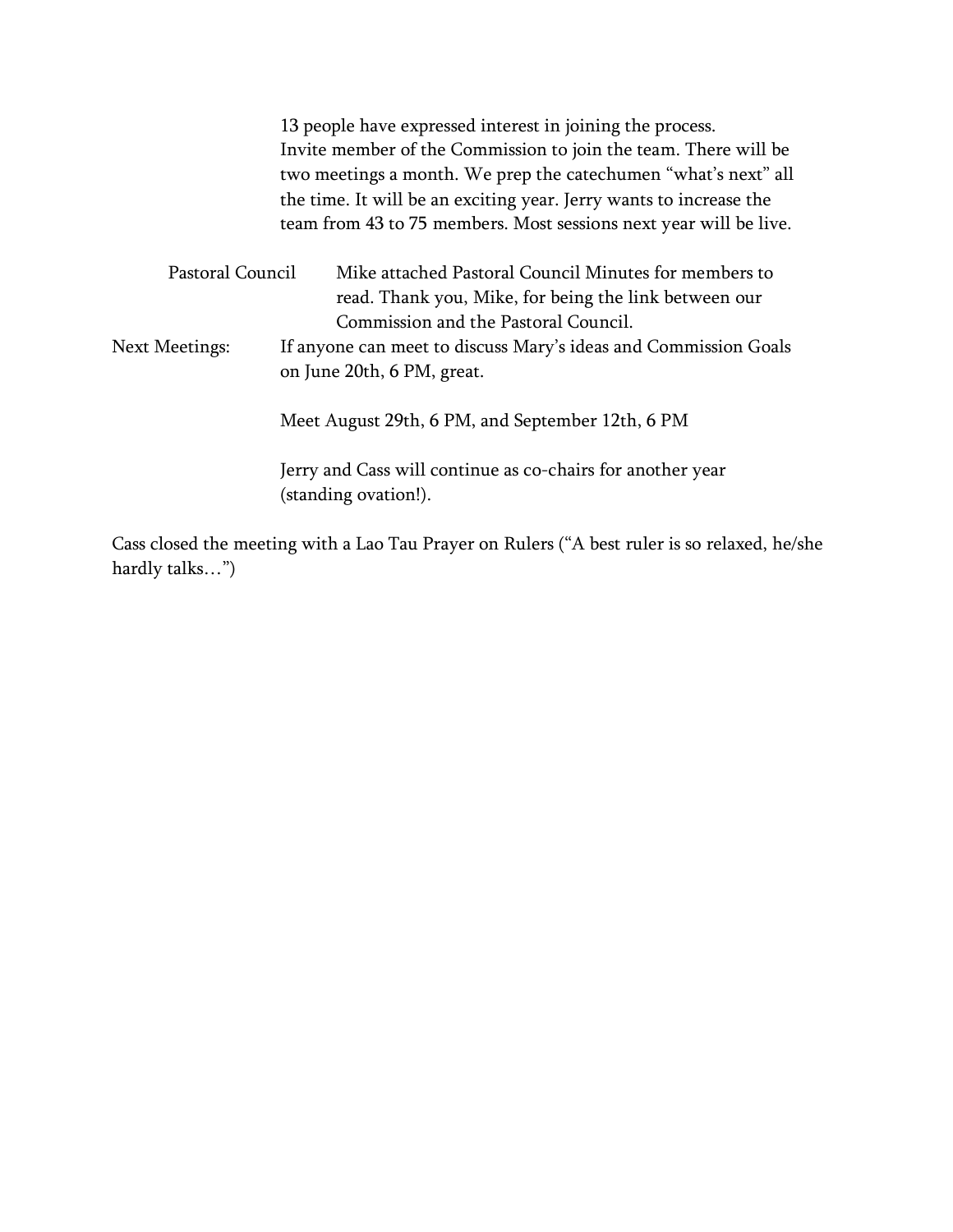Liturgy Commission Minutes- June 7, 2022

Meeting held in the Bix at 6:30pm Members present: Connie R., Mary Anne T. Fr. Elias, Jim DeFoe, Adriana J. Conrado J (guest) and Teresa L.

We welcomed new member Kathleen Hickey via TEAMS as she was out of town. Kathleen introduced herself. She was on Liturgy Committee at St Louise (her previous) parish in Bellevue. She and her husband, Walt (who is a musician, with experience in liturgical music with youth and leading music groups) have been at St. Leo since 2018. At the end of the meeting Fr. Elias asked members their opinion to accept Kathleen as a member on commission.

Other Liturgy Commission membership update: Maureen Mohrbacher asked to extend her term after serving three years. Teresa Lynch asked to extend her role as chair for the committee guidelines extension of one year.

Opening reflection from the Gospel of the day: Matt 5: 13-16 Jesus said to his disciples," You are the salt of the earth. …You are the light of the world…. Just so your light must shine before others…" How are we salt and light for others? Who has been that for us these past days? provided by Teresa

Old business for discussion and evaluation:

- ➢ Discussion and discernment continue regarding integrating Filipino Mass into a monthly Mass. There is a clear desire, and we are not ready at this time. There was discussion of moving the present monthly 5:00PM Filipino Mass to 11:30 AM with opportunity for other parishioners to join. It was acknowledged that having it earlier in the day is safer for folks so not to be leaving in the dark.
- ➢ Evaluation of Liturgy Commission display and table in gathering space: It was good socially for people to pause, get a snack, an invitation to inquire about Liturgy and take a quick view as to what we are about. Committee's feedback: this display and presentation would be better received at the Ministry Fair. People could then take more time and consider how they would like to serve on any commission and ministry in our parish. The content not inviting to parents with children (even though some children made steamers and doves). Who took notice?? It is always good to try and then revisit purpose.
- $\triangleright$  Liturgy Commission kiosk is in the works.
- $\triangleright$  Fr. Elias invited Arts & Environment to create an honoring with candles for the victims of the Uvalde tragedy. Heather & Jesse Paez painted stones and beautifully positioned stones and candles fr the honoring ritual. Jim and Anna DeFoe chose the perfect music as St. Leo community prayed and sang in solidarity with the suffering families and community in Texas.
- $\triangleright$  Pentecost liturgy was intentionally planned by integrating diverse languages through Word and music environment was prepared and there was positive feedback on the hanging mobile and having the children involved in making doves and waving streamers in the procession at 9:30 Mass.
- $\triangleright$  Bread-making: Jim DeFoe is the lead with this. There is a need of about nine volunteers. Six members of parish community have volunteered. We are being sensitive and considerate in recognizing some people have allergies and some people do not prefer Eucharistic bread in this form. Gluten -free hosts will continue to be offered.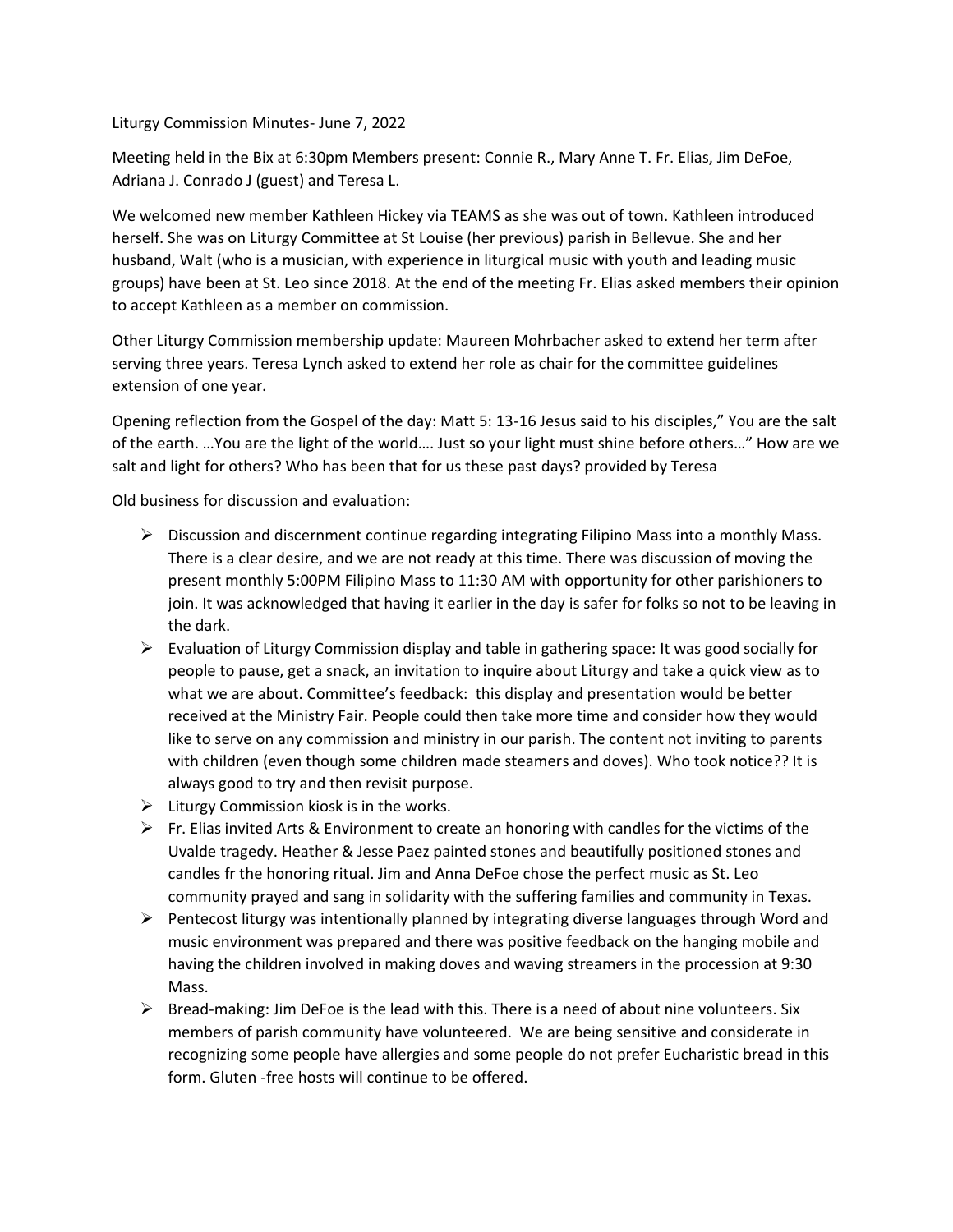#### ➢ **Upcoming liturgies and Masses**

June 19<sup>th</sup>: Juneteenth focus and Father's Day - these will be included in the Prayers of the Faithful

Feast of the Sacred Heart: Friday, June 24<sup>th</sup> at 6:30 pm- Sacred Heart welcomes St Leo to Mass, for a gathering with special food, Mariachi Band as a day to celebrate the Sacred Heart of Jesus.

July 31- Feast of St. Ignatius – Conclusion of the Year of St. Ignatius – with Bellarmine on summer break we are looking to celebrate this with an August Picnic & Mass with Bellarmine & Kateri Circle

SPIRIT Mass – September 10 & 11 a possible date to begin a new year as a faith community of our ministerial service ( talent, treasure & time).

Discussion on standing and or kneeling during the Eucharistic Prayer:

Jim DeFoe will write a message for the worship aid. This is what was placed in worship aid for June 11 & 12: To Kneel or Not to Kneel – For many years, parishioners at St Leo have stood in respectful attention during the Eucharistic Prayer and the distribution of Holy Communion. This was originally in response to the Vatican II recommendation that worshipping communities take on the posture that best expresses respect and reverence in their own particular cultures. While some may stand in respect when someone important comes into the room or speaks, others may express their reverence by kneeling. The fact that some parishioners are moved to kneel, and others are moved to stand reflects the diversity of our experiences. Both postures are acceptable and can exist side by side.

There were many topics for discussion and dialogue at the meeting. We will meet on July 5 at 6:30PM to focus totally on reflecting on the content from Town Hall and Synod listening session to establish our goals as a Liturgy Commission for our road map for the coming two years.

Meeting ended 8:45pm

Closing prayer: Dearly Beloved, Grace and Peace to you. Keep silence. Cry out.

Be still. Dance.

Hunger deeply. Be satisfied.

Love kindly. Do justice. Walk humbly with God.

Even in darkness be light.

You are nothing but the light passing through you.

In this is your strength and the glory of God that will prevail to the ends of the earth.

*~ Steve Garnaas- Holmes*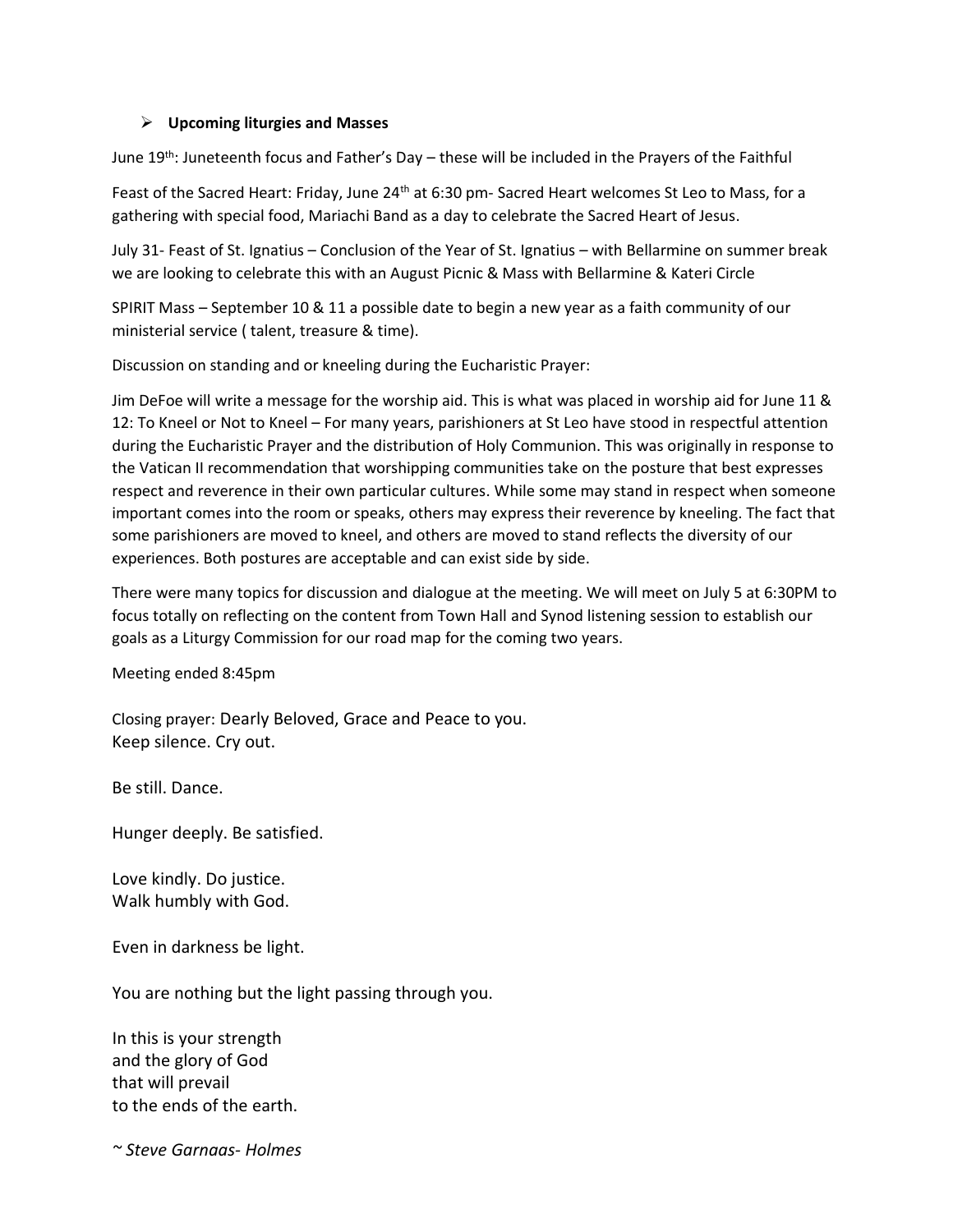Pastoral Care Commission Meeting by Zoom May 3, 2022

for their child-care and drivers for their appointments.

Members present: Father Xavier Benavides, Rosanne Trunk, Kathy Hitchcock, Jeanie Tackett, Colleen Mulligan, Betty Cruz, Erica Lewis, Marcia Matthaei.

Rosanne opened the meeting with prayer. The minutes from our previous meeting were approved as written.

#### Ministry reports:

Family Social Events: At this time, we don't have a person representing Family/Social Events. Adriana is working on Liturgy Commission. Rosanne will check to see if Conrado is going to continue in that role. The BBQ after Pentecost Mass hosted by the Stewardship Committee, raised \$800 and provided an opportunity for the community to get together.

Funerals/Colleen: Marta Cady's funeral will be at 12:10 on Thursday, June 9. Colleen is training Judith Gough and Marcia Matthaei to help her with funerals. Afghan Project: The dad, Mutageb has some significant health problems. He will require surgeries for both eyes that have severe cataracts. When he got his minimum wage job with the laundry company, the family lost any support from DSHS. Mutageb and Latifah are taking ESL classes 4 mornings/week. The children will be in classes daily, the month of July 9a-12p. The family is a beautifully, spiritually-centered family. There is a huge commitment by the team

Health Care/Kathy: Kathy is communicating with Sacred Heart parish in Uvalde, TX, offering them prayer shawls if they are interested. Fr. Eddy, the priest at Sacred Heart in Uvalde, was the priest at Rosanne's sister's parish in San Antonio. Rosanne is making arrangements to deliver the rocks that were created for those who died, when she goes to San Antonio this July for her mother's funeral.

Yvonne Combs and Kathy have updated the names of those going through annulments throughout Pierce County. On July 12, there is an archdiocesan meeting for advocates. Kathy and Yvonne would like to update our committee with that tribunal information at our next meeting following that meeting.

Kathy will call Luis to update the bulletin with Yvonne's name and phone number to call for annulment support.

Homebound/Fr. Xavier: Fr. Xavier celebrated Mass at Harborview this week. Rosanne visits Cliff and Marie Kirchmer and Colleen visits Judy Adams.

LGBQTA/ Betty: There was an LGBQTA potluck after 5 pm Mass, June 3. They will plan another, hoping to increase the numbers of those attending. The group is waiting for information from the Rainbow Center about their booth for Pride Festival.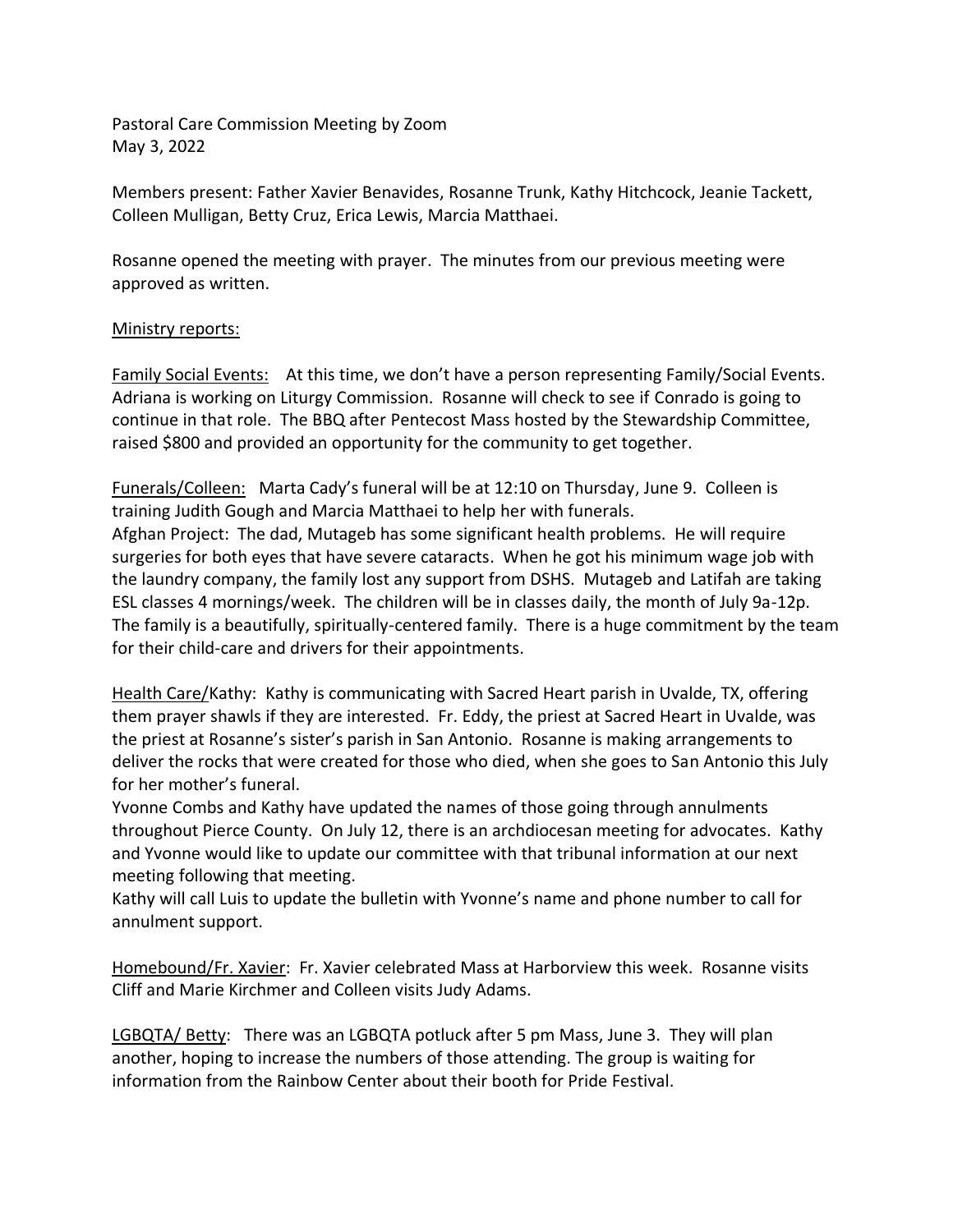Hospitality/Jeanie: The hospitality team is small and working a lot for funerals and special occasions. It would definitely be helpful to grow this team. There were two successful hospitality gatherings after Mass in late May.

Writing/Erica: Is receiving a quarterly update of the birthdays for cards the team sends, so hopefully they are more accurate. Erica has commandeered her mother to help writing cards. Kathy thanked her for her husband's beautiful card. There are 5 women writing cards for the ministry at this time. Erica will recruit more in the Fall.

Parish Council/Marcia, Fr. Xavier: This meeting will be Father Xavier's last meeting with us. Both he and Kevin will be leaving St. Leo at the end of June. Fr. Perry Petrich, SJ will be in Tacoma visiting family in July and August and will help out at St. Leo. Fr. Philip Burroughs, SJ will begin his ministry at St. Leo in August.

Colleen Mulligan and Jack Peterson, together with other staff will work on the draft of a shortterm parish plan utilizing information developed from the Synod and recent Parish Town Hall meeting. The hope is for the draft of a plan to be available by September.

There is an ongoing discussion integrating the Filipino community into one of the week-end Masses and/or celebrating a multicultural Mass monthly.

Kateri Circle will be celebrating fathers on Father's Day.

Bellarmine is focusing on addressing the affordability of tuition for students.

### Old Business:

There has been a request that SLP host a "Healthy at Any Size" weekly class. The person wanting to offer this class met with Fr. Xavier and Artee. Because a member of the PCC would be responsible for these weekly meetings, Jillian will be invited to meet with PCC for us to learn more about this program.

### New Business:

In July, Marcia and others will make phone calls to a list of individuals who were nominated to run for parish council to ask them if they would consider serving on the pastoral care commission… or another commission

Synod Discussion: (Commission chairs are meeting on June 22, to report where the commission plans to focus from the Synod report.) There is an inconsistency with the Synod report asking for "more opportunities for lay people to provide input and participate in decision-making in our local church and the greater church" and the experience of struggling to find people to serve on commissions. That brings up the question: Is the commission model sustainable?

The things that draw us to church include, "connection, service, welcoming and hospitality," which are all aspects of PCC. Much of the ministry of the PCC is outreach toward connection, service, welcoming and hospitality. The PCC needs an up-to-date data base to be able to do that.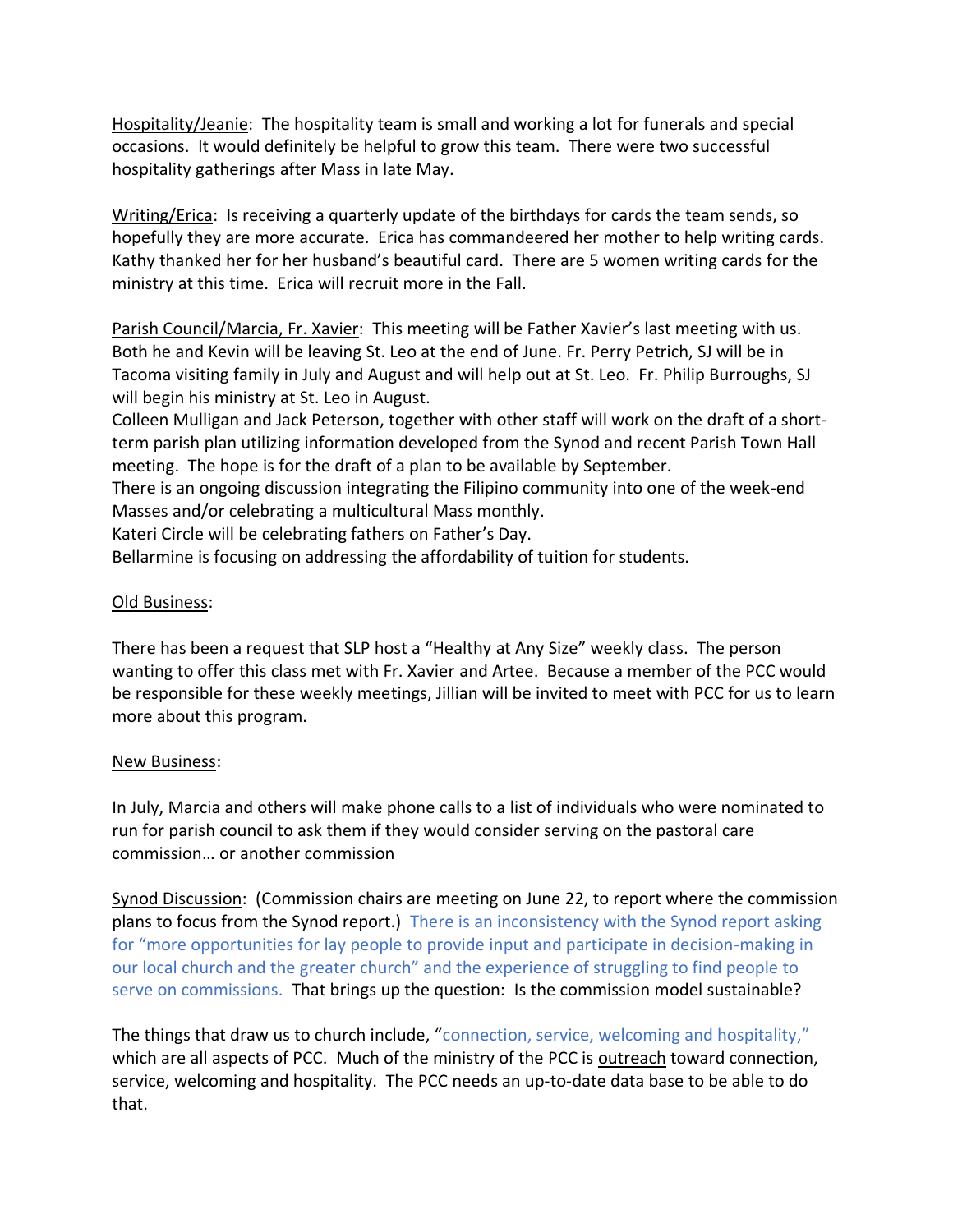The activities of different commissions overlap. The PCC would like opportunities to interact with other commissions. The chair of the PCC would like to have a list of members on the other commissions and their contact information so there can be more interaction and cooperation.

Next meeting: We will not be meeting in July or August. September 6, is the first Tuesday in September. We will meet at 7:00 pm. We won't know until Fall whether we can meet in person or need to meet on-line.

Respectfully submitted, Marcia Matthaei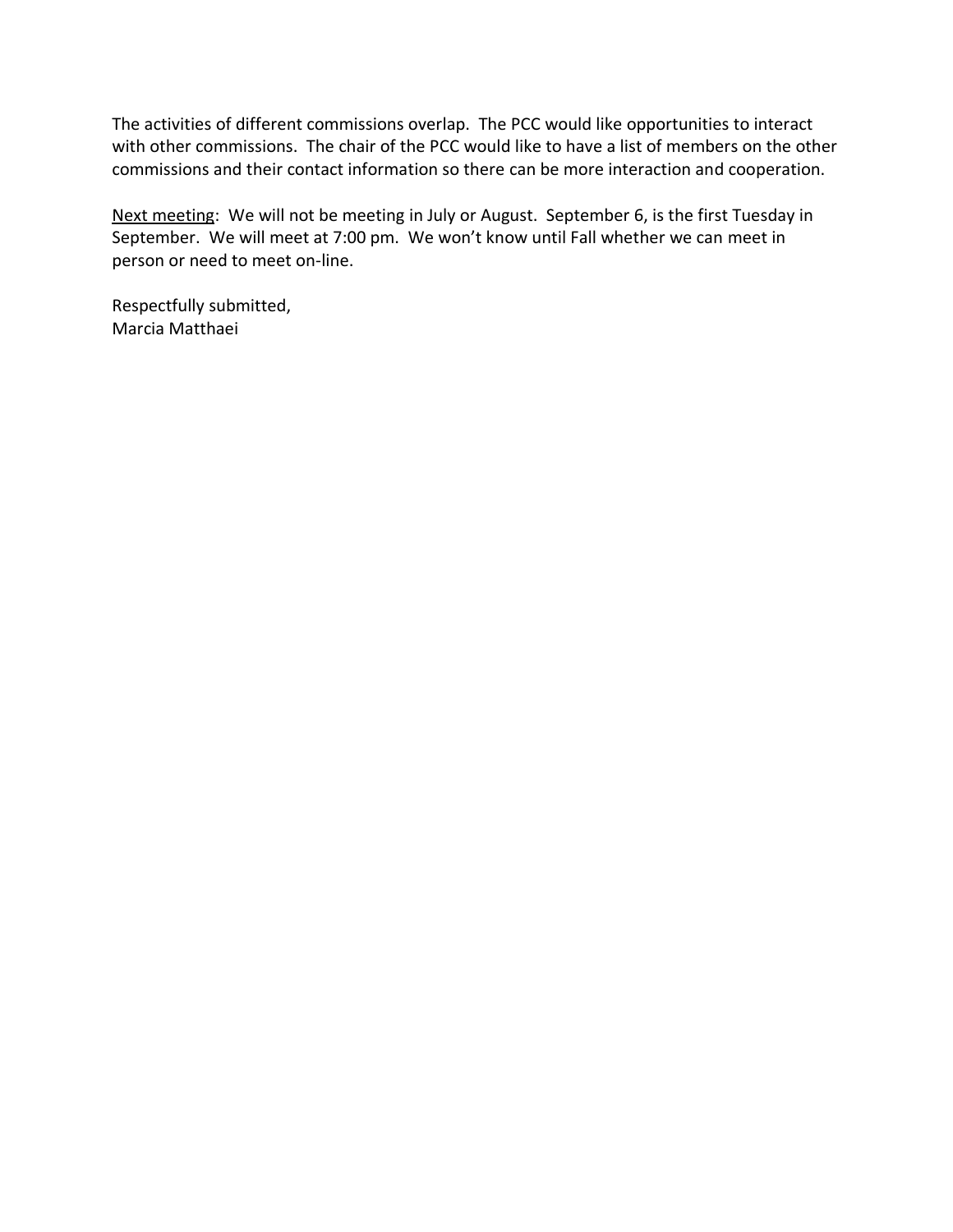## **Social Justice Commission**

Meeting Minutes of **June 14, 2022**

Present: Joel Hellenkamp, Chairperson; Carolyn Read, Dana Myers, Rick Samyn, Sister Pat Excused: Bill Orrange, Caroline Comfort

**New Connections**: At the invitation of Bill Orrange, Theresa Power-Drutis shared information about the New Connections ministry to women released from prison. Her information included the various services and volunteer opportunities at New Connections as well as the wide variety of services and advocacy efforts that seek to create a positive future for these women.

Theresa agreed to send Joel a copy of her PowerPoint presentation as well as the list of volunteer and advocacy opportunities that exist in the area. She noted the long history of influence that St. Leo has on the Hilltop and hopes that current parishioners will be able to continue that legacy. Theresa also offered to take small groups of parishioners on a walking tour of nearby ministries that have been initiated and/or supported by St. Leo Parish.

**E-Services**: Rick shared that the effort to combine and deepen client services in collaboration with the Food Connection continues. Over the summer, he plans to decrease the number of clients that he sees in order to have more time for planning and implementing this movement toward integrated services.

**L'Honey Project**: Rick reported that this is going well and operating in the black. He will be participating in a summit initiated by the Jesuit social justice office.

**Housing and Homelessness**: Carolyn reported that Associated Ministries is working to network congregations that want to be engaged in social justice efforts in the community. A working group has prepared a proposal for building affordable housing in Pierce County. Joel will send a recording of their meeting to Commission members.

**Advocacy**: Dana reported that FAN is engaged in multiple efforts to address gun violence. During the legislative recess, the League of Women voters is open to planning collaborative efforts with local groups. Rick will follow up with this in regard to offering St. Leo as a presentation site.

**Two-Year Plan**: Sister Pat presented a draft of a possible two-year plan based on the Commission's charge. The overall goal is to strengthen parishioner involvement in social justice issues. Commission member comments and suggestions will be incorporated into the plan. Joel will bring it to the meeting of commission chairpersons on June  $22^{\text{nd}}$ .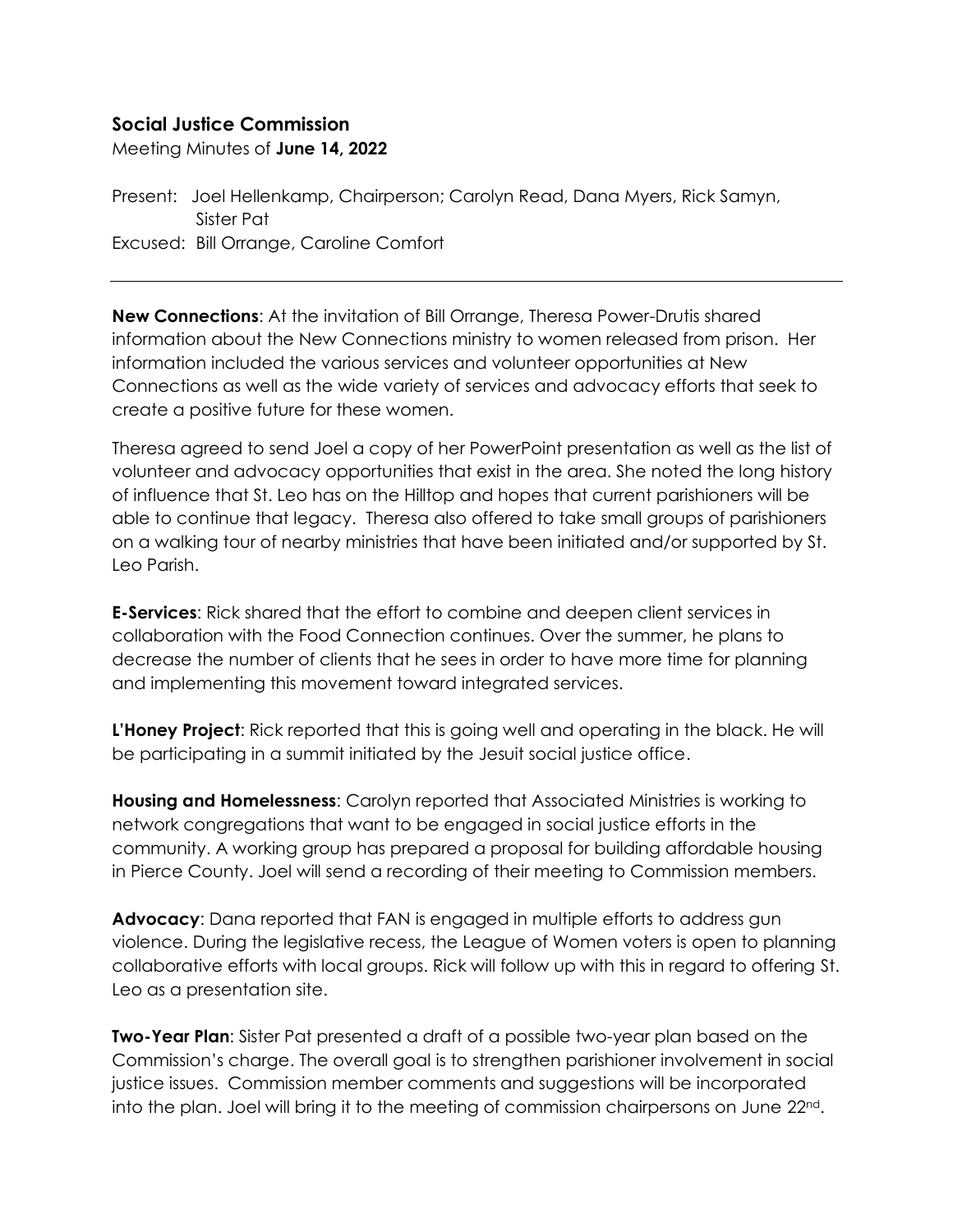**G Street Encampment**: Rick explained that he has been working with the police to deal with the changes in the formerly peaceful encampment on G Street. The city's closure of other encampments has led to the introduction of new campers bringing drugs and weapons to G Street, making it dangerous for long-time campers and nearby residents as well as raising liability concerns for St. Leo.

Rick has been in conversation with Catholic Community Services regarding possible solutions to the growing challenge. He is trying to balance a just and compassionate response to long-time campers with protecting the parish from potential liability implications. Carolyn encouraged Rick to keep long-time campers in the communication loop.

#### **Next Meeting**: Tuesday, September 13, 2022 at 6:30

Over the summer, commission members will continue to plan in preparation for the Fall.